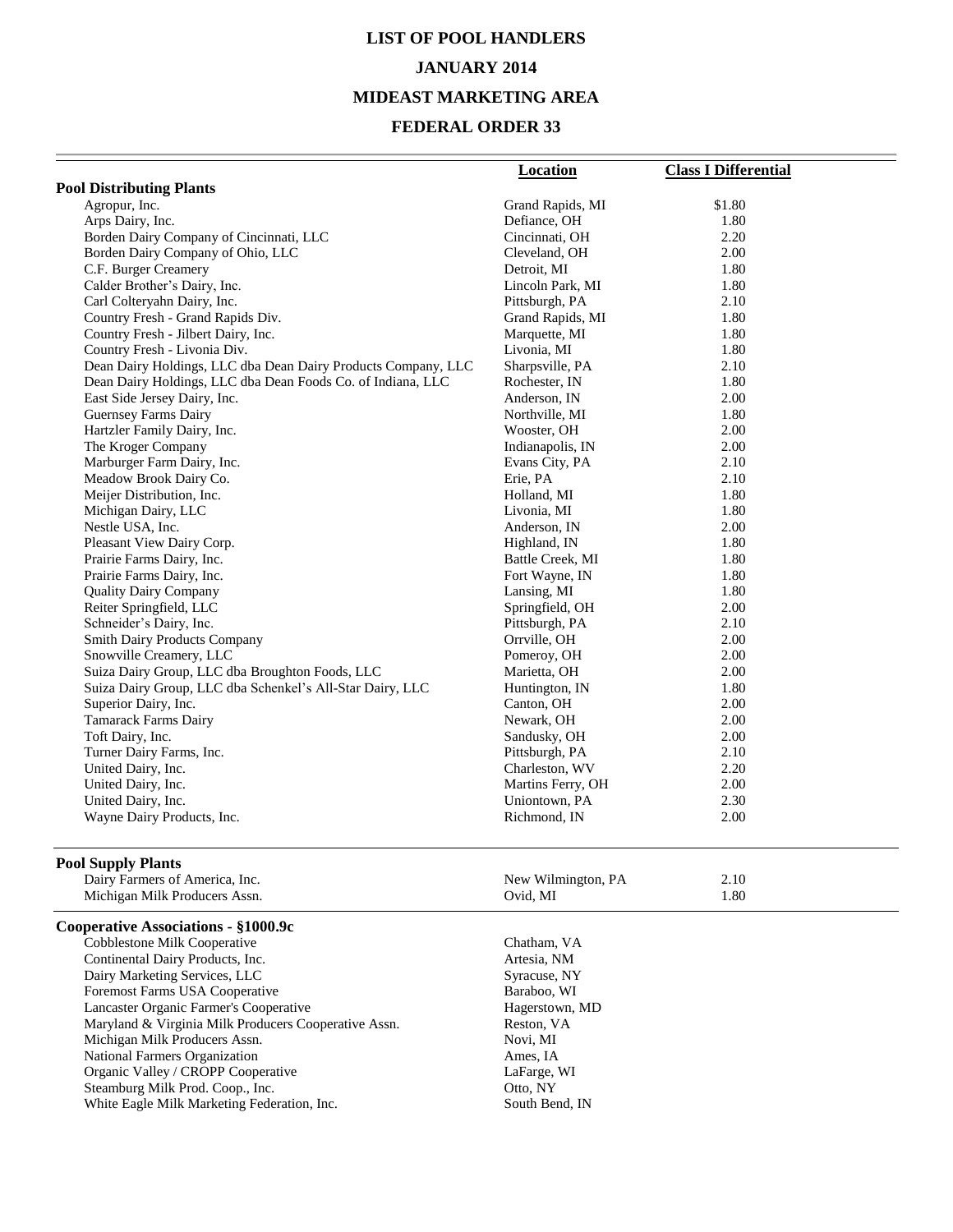# **LIST OF POOL HANDLERS FEBRUARY 2014 MIDEAST MARKETING AREA**

|                                                               | <b>Location</b>    | <b>Class I Differential</b> |
|---------------------------------------------------------------|--------------------|-----------------------------|
| <b>Pool Distributing Plants</b>                               |                    |                             |
| Agropur, Inc.                                                 | Grand Rapids, MI   | \$1.80                      |
| Arps Dairy, Inc.                                              | Defiance, OH       | 1.80                        |
| Borden Dairy Company of Cincinnati, LLC                       | Cincinnati, OH     | 2.20                        |
| Borden Dairy Company of Ohio, LLC                             | Cleveland, OH      | 2.00                        |
| Calder Brother's Dairy, Inc.                                  | Lincoln Park, MI   | 1.80                        |
| Carl Colteryahn Dairy, Inc.                                   | Pittsburgh, PA     | 2.10                        |
| Country Fresh - Grand Rapids Div.                             | Grand Rapids, MI   | 1.80                        |
| Country Fresh - Jilbert Dairy, Inc.                           | Marquette, MI      | 1.80                        |
| Country Fresh - Livonia Div.                                  | Livonia, MI        | 1.80                        |
| Dean Dairy Holdings, LLC dba Dean Dairy Products Company, LLC | Sharpsville, PA    | 2.10                        |
| Dean Dairy Holdings, LLC dba Dean Foods Co. of Indiana, LLC   | Rochester, IN      | 1.80                        |
| East Side Jersey Dairy, Inc.                                  | Anderson, IN       | 2.00                        |
| Guernsey Farms Dairy                                          | Northville, MI     | 1.80                        |
| Hartzler Family Dairy, Inc.                                   | Wooster, OH        | 2.00                        |
| The Kroger Company                                            | Indianapolis, IN   | 2.00                        |
| Marburger Farm Dairy, Inc.                                    | Evans City, PA     | 2.10                        |
| Meadow Brook Dairy Co.                                        | Erie, PA           | 2.10                        |
| Meijer Distribution, Inc.                                     | Holland, MI        | 1.80                        |
| Michigan Dairy, LLC                                           | Livonia, MI        | 1.80                        |
| Nestle USA, Inc.                                              | Anderson, IN       | 2.00                        |
| Pleasant View Dairy Corp.                                     | Highland, IN       | 1.80                        |
| Prairie Farms Dairy, Inc.                                     | Battle Creek, MI   | 1.80                        |
| Prairie Farms Dairy, Inc.                                     | Fort Wayne, IN     | 1.80                        |
| <b>Quality Dairy Company</b>                                  | Lansing, MI        | 1.80                        |
| Reiter Springfield, LLC                                       | Springfield, OH    | 2.00                        |
| Schneider's Dairy, Inc.                                       | Pittsburgh, PA     | 2.10                        |
| <b>Smith Dairy Products Company</b>                           | Orrville, OH       | 2.00                        |
| Snowville Creamery, LLC                                       | Pomeroy, OH        | 2.00                        |
| Suiza Dairy Group, LLC dba Broughton Foods, LLC               | Marietta, OH       | 2.00                        |
| Suiza Dairy Group, LLC dba Schenkel's All-Star Dairy, LLC     | Huntington, IN     | 1.80                        |
| Superior Dairy, Inc.                                          | Canton, OH         | 2.00                        |
| Tamarack Farms Dairy                                          | Newark, OH         | 2.00                        |
| Toft Dairy, Inc.                                              | Sandusky, OH       | 2.00                        |
| Turner Dairy Farms, Inc.                                      | Pittsburgh, PA     | 2.10                        |
| United Dairy, Inc.                                            | Charleston, WV     | 2.20                        |
| United Dairy, Inc.                                            | Martins Ferry, OH  | 2.00                        |
| United Dairy, Inc.                                            | Uniontown, PA      | 2.30                        |
| Wayne Dairy Products, Inc.                                    | Richmond, IN       | 2.00                        |
| <b>Pool Supply Plants</b>                                     |                    |                             |
| Dairy Farmers of America, Inc.                                | New Wilmington, PA | 2.10                        |
| Michigan Milk Producers Assn.                                 | Ovid, MI           | 1.80                        |
| Cooperative Associations - §1000.9c                           |                    |                             |
| Cobblestone Milk Cooperative                                  | Chatham, VA        |                             |
| Continental Dairy Products, Inc.                              | Artesia, NM        |                             |
| Dairy Marketing Services, LLC                                 | Syracuse, NY       |                             |
| Foremost Farms USA Cooperative                                | Baraboo, WI        |                             |
| Lancaster Organic Farmer's Cooperative                        | Hagerstown, MD     |                             |
| Maryland & Virginia Milk Producers Cooperative Assn.          | Reston, VA         |                             |
| Michigan Milk Producers Assn.                                 | Novi, MI           |                             |
| National Farmers Organization                                 | Ames, IA           |                             |
| Steamburg Milk Prod. Coop., Inc.                              | Otto, NY           |                             |
| White Eagle Milk Marketing Federation, Inc.                   | South Bend, IN     |                             |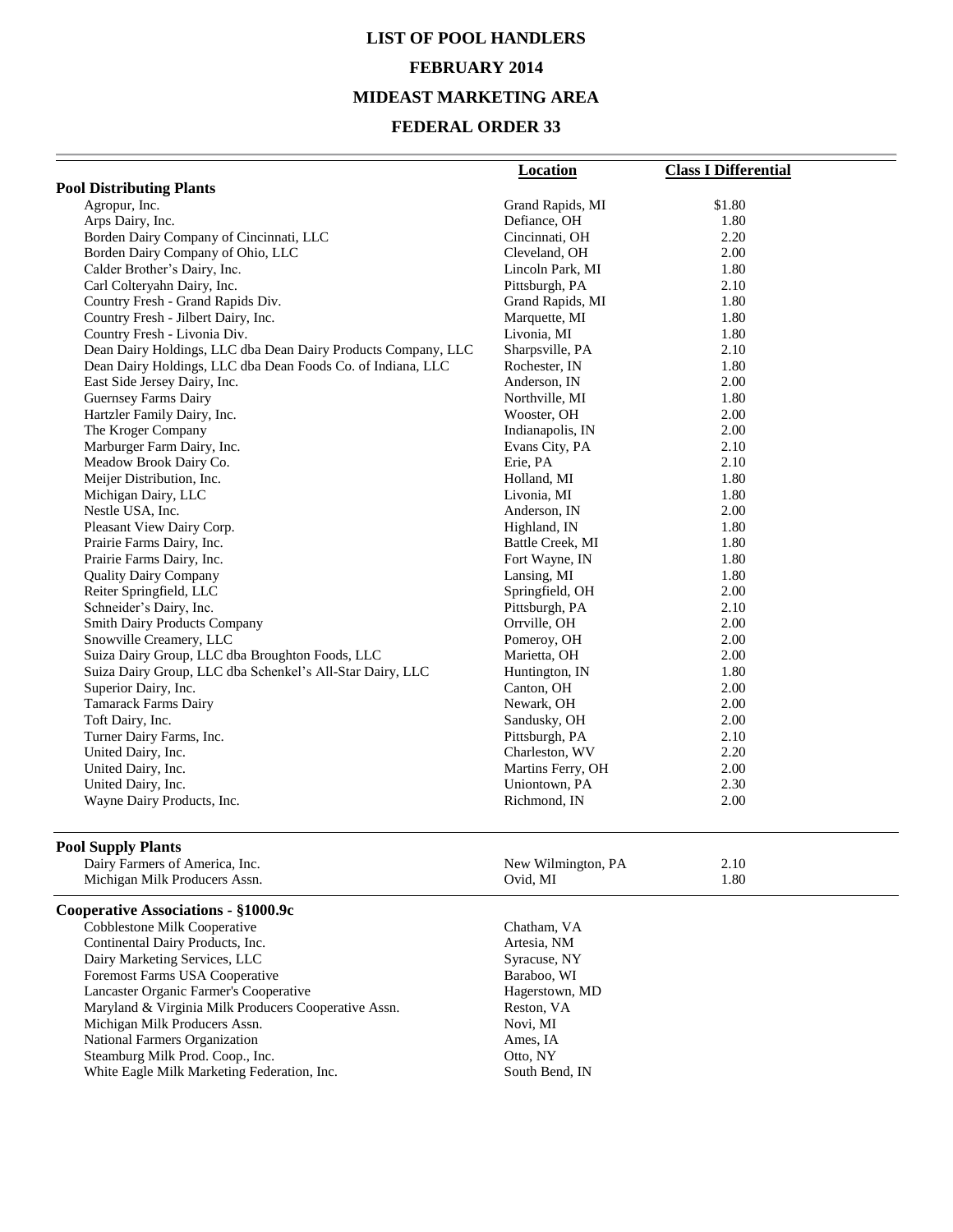# **LIST OF POOL HANDLERS MARCH 2014 MIDEAST MARKETING AREA**

|                                                               | <b>Location</b>    | <b>Class I Differential</b> |
|---------------------------------------------------------------|--------------------|-----------------------------|
| <b>Pool Distributing Plants</b>                               |                    |                             |
| Agropur, Inc.                                                 | Grand Rapids, MI   | \$1.80                      |
| Arps Dairy, Inc.                                              | Defiance, OH       | 1.80                        |
| Borden Dairy Company of Cincinnati, LLC                       | Cincinnati, OH     | 2.20                        |
| Borden Dairy Company of Ohio, LLC                             | Cleveland, OH      | 2.00                        |
| Calder Brother's Dairy, Inc.                                  | Lincoln Park, MI   | 1.80                        |
| Carl Colteryahn Dairy, Inc.                                   | Pittsburgh, PA     | 2.10                        |
| Country Fresh - Grand Rapids Div.                             | Grand Rapids, MI   | 1.80                        |
| Country Fresh - Jilbert Dairy, Inc.                           | Marquette, MI      | 1.80                        |
| Country Fresh - Livonia Div.                                  | Livonia, MI        | 1.80                        |
| Dean Dairy Holdings, LLC dba Dean Dairy Products Company, LLC | Sharpsville, PA    | 2.10                        |
| Dean Dairy Holdings, LLC dba Dean Foods Co. of Indiana, LLC   | Rochester, IN      | 1.80                        |
| East Side Jersey Dairy, Inc.                                  | Anderson, IN       | 2.00                        |
| Guernsey Farms Dairy                                          | Northville, MI     | 1.80                        |
| Hartzler Family Dairy, Inc.                                   | Wooster, OH        | 2.00                        |
| The Kroger Company                                            | Indianapolis, IN   | 2.00                        |
| Marburger Farm Dairy, Inc.                                    | Evans City, PA     | 2.10                        |
| Meadow Brook Dairy Co.                                        | Erie, PA           | 2.10                        |
| Meijer Distribution, Inc.                                     | Holland, MI        | 1.80                        |
| Michigan Dairy, LLC                                           | Livonia, MI        | 1.80                        |
| Nestle USA, Inc.                                              | Anderson, IN       | 2.00                        |
| Pleasant View Dairy Corp.                                     | Highland, IN       | 1.80                        |
| Prairie Farms Dairy, Inc.                                     | Battle Creek, MI   | 1.80                        |
| Prairie Farms Dairy, Inc.                                     | Fort Wayne, IN     | 1.80                        |
| <b>Quality Dairy Company</b>                                  | Lansing, MI        | 1.80                        |
| Reiter Springfield, LLC                                       | Springfield, OH    | 2.00                        |
| Schneider's Dairy, Inc.                                       | Pittsburgh, PA     | 2.10                        |
| <b>Smith Dairy Products Company</b>                           | Orrville, OH       | 2.00                        |
| Snowville Creamery, LLC                                       | Pomeroy, OH        | 2.00                        |
| Suiza Dairy Group, LLC dba Broughton Foods, LLC               | Marietta, OH       | 2.00                        |
| Suiza Dairy Group, LLC dba Schenkel's All-Star Dairy, LLC     | Huntington, IN     | 1.80                        |
| Superior Dairy, Inc.                                          | Canton, OH         | 2.00                        |
| <b>Tamarack Farms Dairy</b>                                   | Newark, OH         | 2.00                        |
| Toft Dairy, Inc.                                              | Sandusky, OH       | 2.00                        |
| Turner Dairy Farms, Inc.                                      | Pittsburgh, PA     | 2.10                        |
| United Dairy, Inc.                                            | Charleston, WV     | 2.20                        |
| United Dairy, Inc.                                            | Martins Ferry, OH  | 2.00                        |
| United Dairy, Inc.                                            | Uniontown, PA      | 2.30                        |
| Wayne Dairy Products, Inc.                                    | Richmond, IN       | 2.00                        |
| <b>Pool Supply Plants</b>                                     |                    |                             |
| Dairy Farmers of America, Inc.                                | New Wilmington, PA | 2.10                        |
| Michigan Milk Producers Assn.                                 | Ovid, MI           | 1.80                        |
| Cooperative Associations - §1000.9c                           |                    |                             |
| Cobblestone Milk Cooperative                                  | Chatham, VA        |                             |
| Continental Dairy Products, Inc.                              | Artesia, NM        |                             |
| Dairy Marketing Services, LLC                                 | Syracuse, NY       |                             |
| Foremost Farms USA Cooperative                                | Baraboo, WI        |                             |
| Lancaster Organic Farmer's Cooperative                        | Hagerstown, MD     |                             |
| Michigan Milk Producers Assn.                                 | Novi, MI           |                             |
| National Farmers Organization                                 | Ames, IA           |                             |
| Steamburg Milk Prod. Coop., Inc.                              | Otto, NY           |                             |
| White Eagle Milk Marketing Federation, Inc.                   | South Bend, IN     |                             |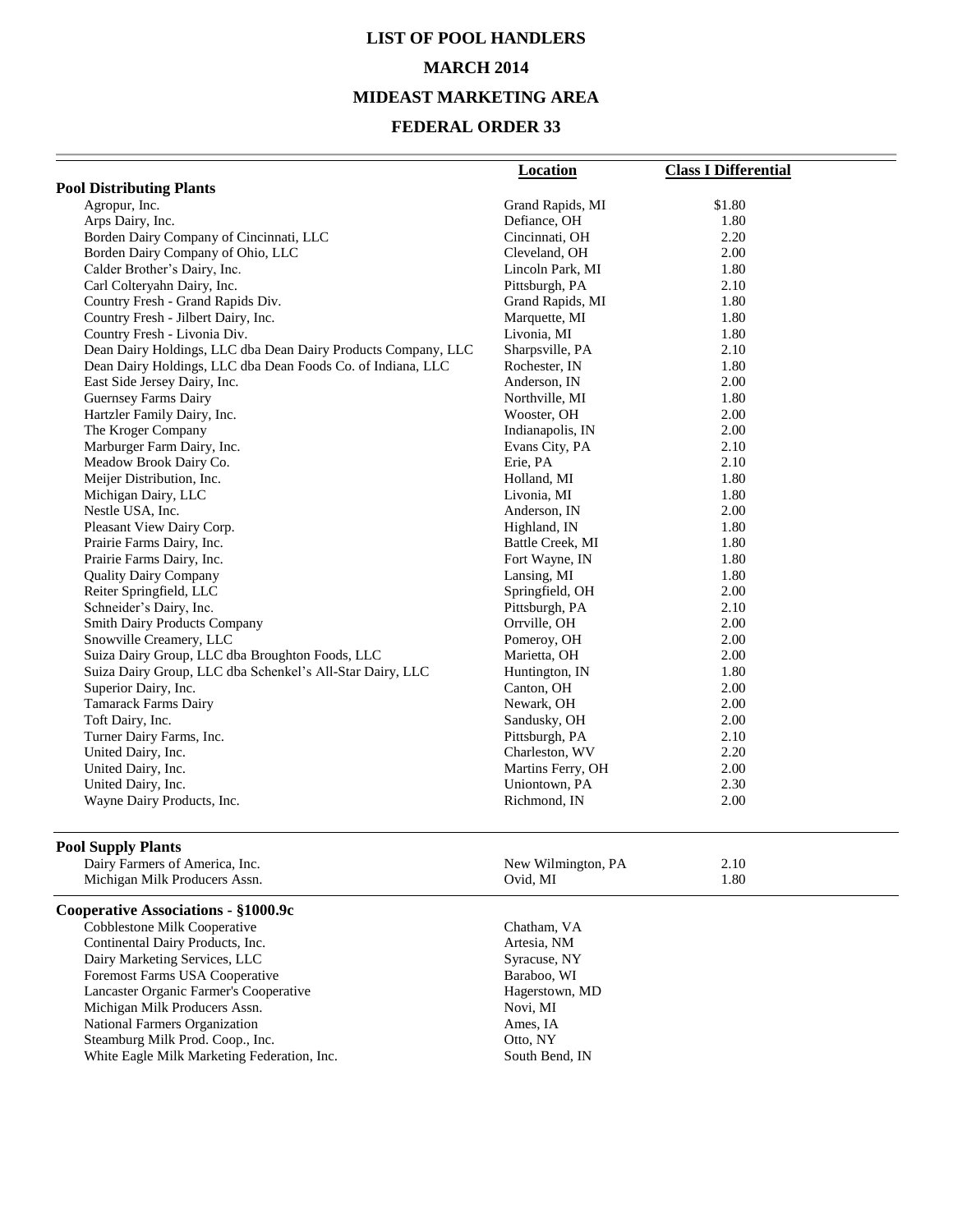## **LIST OF POOL HANDLERS APRIL 2014**

#### **MIDEAST MARKETING AREA**

|                                                               | <b>Location</b>    | <b>Class I Differential</b> |
|---------------------------------------------------------------|--------------------|-----------------------------|
| <b>Pool Distributing Plants</b>                               |                    |                             |
| Agropur, Inc.                                                 | Grand Rapids, MI   | \$1.80                      |
| Arps Dairy, Inc.                                              | Defiance, OH       | 1.80                        |
| Borden Dairy Company of Cincinnati, LLC                       | Cincinnati, OH     | 2.20                        |
| Borden Dairy Company of Ohio, LLC                             | Cleveland, OH      | 2.00                        |
| Calder Brother's Dairy, Inc.                                  | Lincoln Park, MI   | 1.80                        |
| Carl Colteryahn Dairy, Inc.                                   | Pittsburgh, PA     | 2.10                        |
| Country Fresh - Grand Rapids Div.                             | Grand Rapids, MI   | 1.80                        |
| Country Fresh - Jilbert Dairy, Inc.                           | Marquette, MI      | 1.80                        |
| Country Fresh - Livonia Div.                                  | Livonia, MI        | 1.80                        |
| Dean Dairy Holdings, LLC dba Dean Dairy Products Company, LLC | Sharpsville, PA    | 2.10                        |
| Dean Dairy Holdings, LLC dba Dean Foods Co. of Indiana, LLC   | Rochester, IN      | 1.80                        |
| East Side Jersey Dairy, Inc.                                  | Anderson, IN       | 2.00                        |
| Guernsey Farms Dairy                                          | Northville, MI     | 1.80                        |
| Hartzler Family Dairy, Inc.                                   | Wooster, OH        | 2.00                        |
| The Kroger Company                                            | Indianapolis, IN   | 2.00                        |
| Marburger Farm Dairy, Inc.                                    | Evans City, PA     | 2.10                        |
| Meadow Brook Dairy Co.                                        | Erie, PA           | 2.10                        |
| Meijer Distribution, Inc.                                     | Holland, MI        | 1.80                        |
| Michigan Dairy, LLC                                           | Livonia, MI        | 1.80                        |
| Nestle USA, Inc.                                              | Anderson, IN       | 2.00                        |
| Pleasant View Dairy Corp.                                     | Highland, IN       | 1.80                        |
| Prairie Farms Dairy, Inc.                                     | Battle Creek, MI   | 1.80                        |
| Prairie Farms Dairy, Inc.                                     | Fort Wayne, IN     | 1.80                        |
| <b>Quality Dairy Company</b>                                  | Lansing, MI        | 1.80                        |
| Reiter Springfield, LLC                                       | Springfield, OH    | 2.00                        |
| Schneider's Dairy, Inc.                                       | Pittsburgh, PA     | 2.10                        |
| Smith Dairy Products Company                                  | Orrville, OH       | 2.00                        |
| Snowville Creamery, LLC                                       | Pomeroy, OH        | 2.00                        |
| Suiza Dairy Group, LLC dba Broughton Foods, LLC               | Marietta, OH       | 2.00                        |
| Suiza Dairy Group, LLC dba Schenkel's All-Star Dairy, LLC     | Huntington, IN     | 1.80                        |
| Superior Dairy, Inc.                                          | Canton, OH         | 2.00                        |
| <b>Tamarack Farms Dairy</b>                                   | Newark, OH         | 2.00                        |
| Toft Dairy, Inc.                                              | Sandusky, OH       | 2.00                        |
| Turner Dairy Farms, Inc.                                      | Pittsburgh, PA     | 2.10                        |
| United Dairy, Inc.                                            | Charleston, WV     | 2.20                        |
| United Dairy, Inc.                                            | Martins Ferry, OH  | 2.00                        |
| United Dairy, Inc.                                            | Uniontown, PA      | 2.30                        |
| Wayne Dairy Products, Inc.                                    | Richmond, IN       | 2.00                        |
|                                                               |                    |                             |
| <b>Pool Supply Plants</b>                                     |                    |                             |
| Continental Dairy Facilities, LLC                             | Coopersville, MI   | 1.80                        |
| Dairy Farmers of America, Inc.                                | New Wilmington, PA | 2.10                        |
| Michigan Milk Producers Assn.                                 | Ovid, MI           | 1.80                        |
| Cooperative Associations - §1000.9c                           |                    |                             |
| Cobblestone Milk Cooperative                                  | Chatham, VA        |                             |
| Continental Dairy Products, Inc.                              | Artesia, NM        |                             |
| Dairy Marketing Services, LLC                                 | Syracuse, NY       |                             |
| Foremost Farms USA Cooperative                                | Baraboo, WI        |                             |
| Lancaster Organic Farmer's Cooperative                        | Hagerstown, MD     |                             |
| Michigan Milk Producers Assn.                                 | Novi, MI           |                             |
| National Farmers Organization                                 | Ames, IA           |                             |
| Organic Valley/CROPP Cooperative                              | LaFarge, WI        |                             |
| Steamburg Milk Prod. Coop., Inc.                              | Otto, NY           |                             |
| White Eagle Milk Marketing Federation, Inc.                   | South Bend, IN     |                             |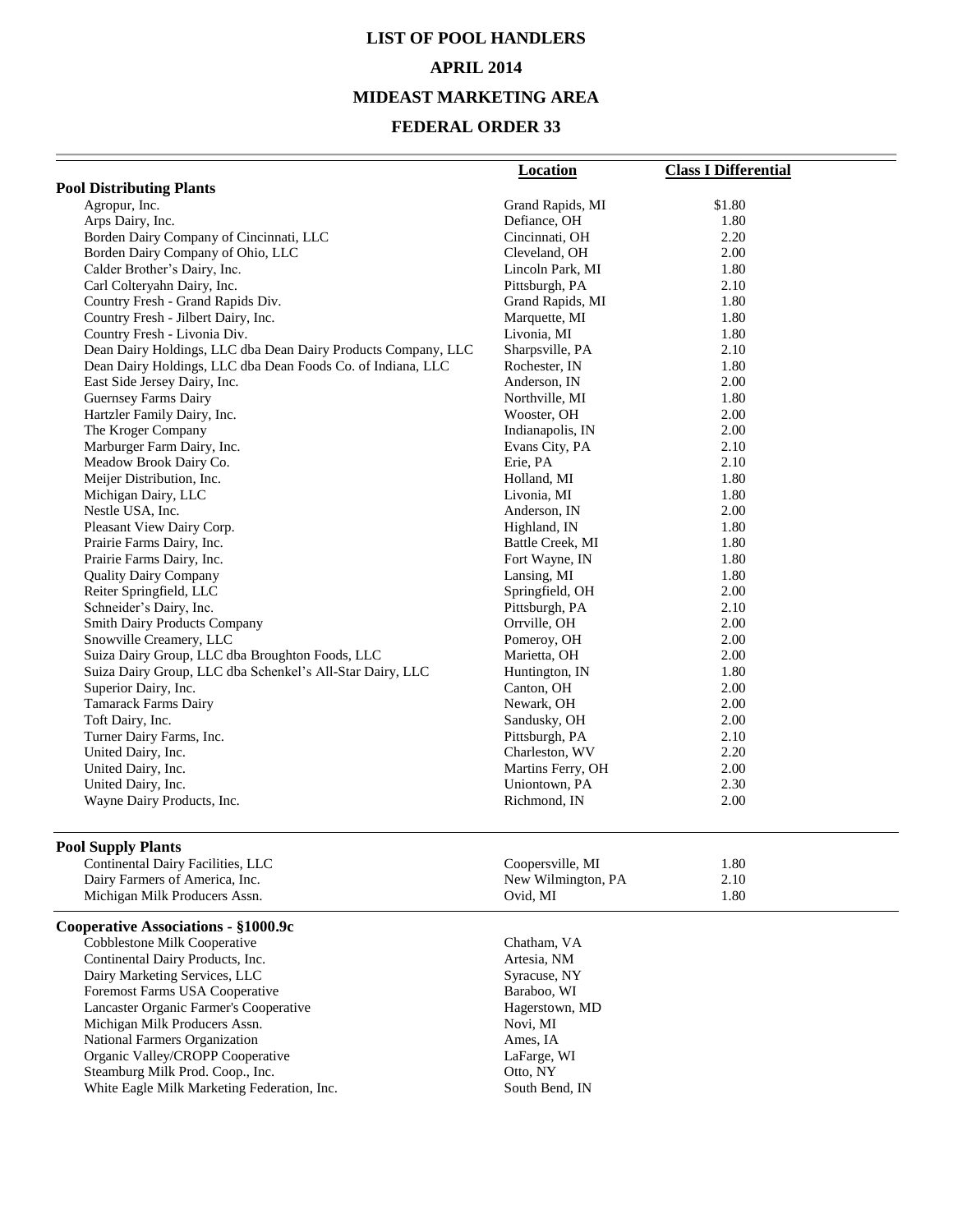## **LIST OF POOL HANDLERS MAY 2014 MIDEAST MARKETING AREA**

|                                                               | <b>Location</b>    | <b>Class I Differential</b> |
|---------------------------------------------------------------|--------------------|-----------------------------|
| <b>Pool Distributing Plants</b>                               |                    |                             |
| Agropur, Inc.                                                 | Grand Rapids, MI   | \$1.80                      |
| Arps Dairy, Inc.                                              | Defiance, OH       | 1.80                        |
| Borden Dairy Company of Cincinnati, LLC                       | Cincinnati, OH     | 2.20                        |
| Borden Dairy Company of Ohio, LLC                             | Cleveland, OH      | 2.00                        |
| Calder Brother's Dairy, Inc.                                  | Lincoln Park, MI   | 1.80                        |
| Carl Colteryahn Dairy, Inc.                                   | Pittsburgh, PA     | 2.10                        |
| Country Fresh - Grand Rapids Div.                             | Grand Rapids, MI   | 1.80                        |
| Country Fresh - Jilbert Dairy, Inc.                           | Marquette, MI      | 1.80                        |
| Country Fresh - Livonia Div.                                  | Livonia, MI        | 1.80                        |
| Dean Dairy Holdings, LLC dba Dean Dairy Products Company, LLC | Sharpsville, PA    | 2.10                        |
| Dean Dairy Holdings, LLC dba Dean Foods Co. of Indiana, LLC   | Rochester, IN      | 1.80                        |
| East Side Jersey Dairy, Inc.                                  | Anderson, IN       | 2.00                        |
| Guernsey Farms Dairy                                          | Northville, MI     | 1.80                        |
| Hartzler Family Dairy, Inc.                                   | Wooster, OH        | 2.00                        |
| The Kroger Company                                            | Indianapolis, IN   | 2.00                        |
| Marburger Farm Dairy, Inc.                                    | Evans City, PA     | 2.10                        |
| Meadow Brook Dairy Co.                                        | Erie, PA           | 2.10                        |
| Meijer Distribution, Inc.                                     | Holland, MI        | 1.80                        |
| Michigan Dairy, LLC                                           | Livonia, MI        | 1.80                        |
| Nestle USA, Inc.                                              | Anderson, IN       | 2.00                        |
| Pleasant View Dairy Corp.                                     | Highland, IN       | 1.80                        |
| Prairie Farms Dairy, Inc.                                     | Battle Creek, MI   | 1.80                        |
| Prairie Farms Dairy, Inc.                                     | Fort Wayne, IN     | 1.80                        |
| <b>Quality Dairy Company</b>                                  | Lansing, MI        | 1.80                        |
| Reiter Springfield, LLC                                       | Springfield, OH    | 2.00                        |
| Schneider's Dairy, Inc.                                       | Pittsburgh, PA     | 2.10                        |
| <b>Smith Dairy Products Company</b>                           | Orrville, OH       | 2.00                        |
| Snowville Creamery, LLC                                       | Pomeroy, OH        | 2.00                        |
| Suiza Dairy Group, LLC dba Broughton Foods, LLC               | Marietta, OH       | 2.00                        |
| Suiza Dairy Group, LLC dba Schenkel's All-Star Dairy, LLC     | Huntington, IN     | 1.80                        |
| Superior Dairy, Inc.                                          | Canton, OH         | 2.00                        |
| <b>Tamarack Farms Dairy</b>                                   | Newark, OH         | 2.00                        |
| Toft Dairy, Inc.                                              | Sandusky, OH       | 2.00                        |
| Turner Dairy Farms, Inc.                                      | Pittsburgh, PA     | 2.10                        |
| United Dairy, Inc.                                            | Charleston, WV     | 2.20                        |
| United Dairy, Inc.                                            | Martins Ferry, OH  | 2.00                        |
| United Dairy, Inc.                                            | Uniontown, PA      | 2.30                        |
| Wayne Dairy Products, Inc.                                    | Richmond, IN       | 2.00                        |
| <b>Pool Supply Plants</b>                                     |                    |                             |
| Continental Dairy Facilities, LLC                             | Coopersville, MI   | 1.80                        |
| Dairy Farmers of America, Inc.                                | New Wilmington, PA | 2.10                        |
| Michigan Milk Producers Assn.                                 | Ovid, MI           | 1.80                        |
| Cooperative Associations - §1000.9c                           |                    |                             |
| Cobblestone Milk Cooperative                                  | Chatham, VA        |                             |
| Continental Dairy Products, Inc.                              | Artesia, NM        |                             |
| Dairy Marketing Services, LLC                                 | Syracuse, NY       |                             |
| Foremost Farms USA Cooperative                                | Baraboo, WI        |                             |
| Lancaster Organic Farmer's Cooperative                        | Hagerstown, MD     |                             |
| Michigan Milk Producers Assn.                                 | Novi, MI           |                             |
| National Farmers Organization                                 | Ames, IA           |                             |
| Organic Valley/CROPP Cooperative                              | LaFarge, WI        |                             |
| Steamburg Milk Prod. Coop., Inc.                              | Otto, NY           |                             |
| White Eagle Milk Marketing Federation, Inc.                   | South Bend, IN     |                             |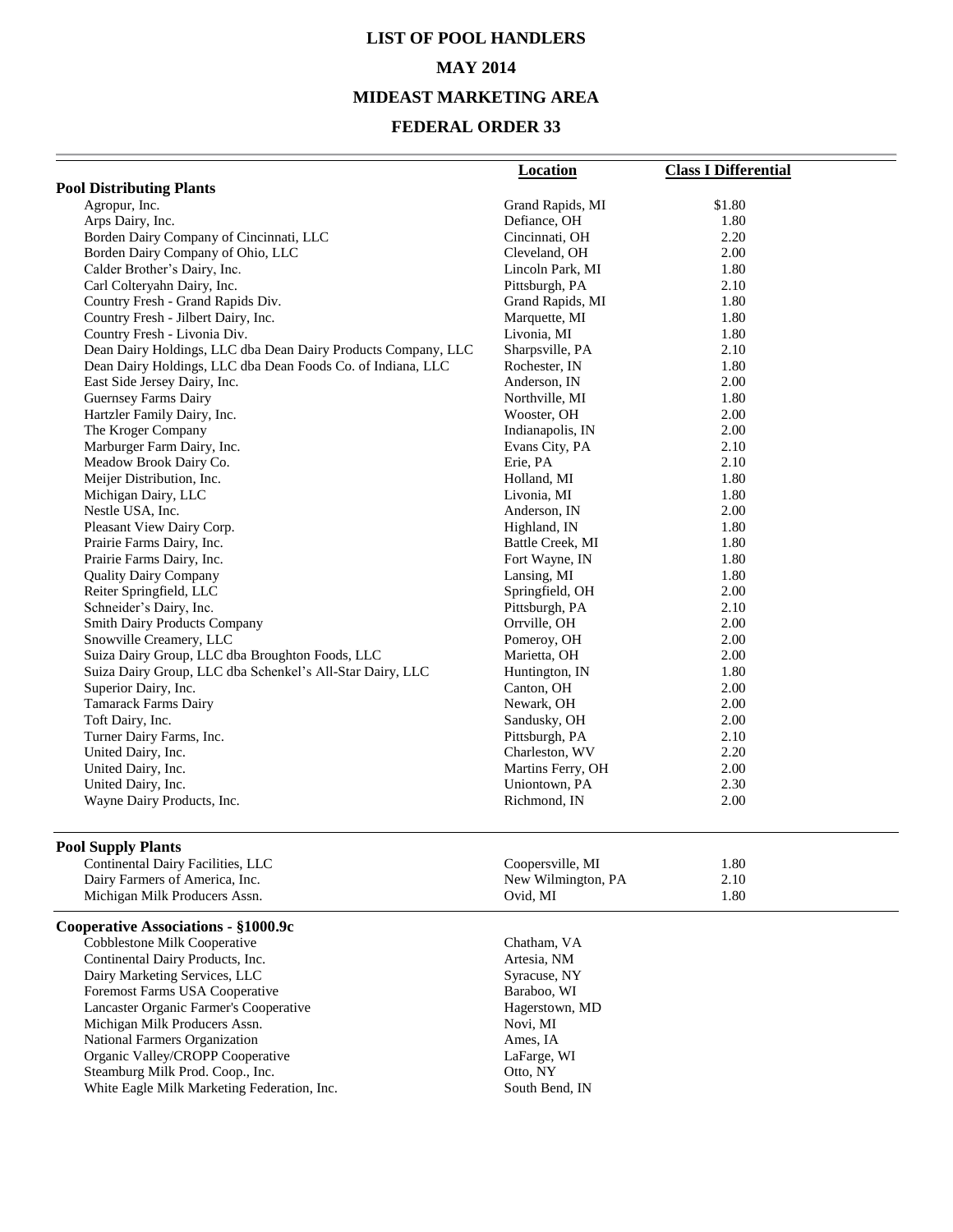### **LIST OF POOL HANDLERS JUNE 2014 MIDEAST MARKETING AREA**

|                                                               | <b>Location</b>    | <b>Class I Differential</b> |
|---------------------------------------------------------------|--------------------|-----------------------------|
| <b>Pool Distributing Plants</b>                               |                    |                             |
| Agropur, Inc.                                                 | Grand Rapids, MI   | \$1.80                      |
| Arps Dairy, Inc.                                              | Defiance, OH       | 1.80                        |
| Borden Dairy Company of Cincinnati, LLC                       | Cincinnati, OH     | 2.20                        |
| Borden Dairy Company of Ohio, LLC                             | Cleveland, OH      | 2.00                        |
| Calder Brother's Dairy, Inc.                                  | Lincoln Park, MI   | 1.80                        |
| Carl Colteryahn Dairy, Inc.                                   | Pittsburgh, PA     | 2.10                        |
| Country Fresh - Grand Rapids Div.                             | Grand Rapids, MI   | 1.80                        |
| Country Fresh - Jilbert Dairy, Inc.                           | Marquette, MI      | 1.80                        |
| Country Fresh - Livonia Div.                                  | Livonia, MI        | 1.80                        |
| Dean Dairy Holdings, LLC dba Dean Dairy Products Company, LLC | Sharpsville, PA    | 2.10                        |
| Dean Dairy Holdings, LLC dba Dean Foods Co. of Indiana, LLC   | Rochester, IN      | 1.80                        |
| East Side Jersey Dairy, Inc.                                  | Anderson, IN       | 2.00                        |
| Guernsey Farms Dairy                                          | Northville, MI     | 1.80                        |
| Hartzler Family Dairy, Inc.                                   | Wooster, OH        | 2.00                        |
| The Kroger Company                                            | Indianapolis, IN   | 2.00                        |
| Marburger Farm Dairy, Inc.                                    | Evans City, PA     | 2.10                        |
| Meadow Brook Dairy Co.                                        | Erie, PA           | 2.10                        |
| Meijer Distribution, Inc.                                     | Holland, MI        | 1.80                        |
| Michigan Dairy, LLC                                           | Livonia, MI        | 1.80                        |
| Nestle USA, Inc.                                              | Anderson, IN       | 2.00                        |
| Pleasant View Dairy Corp.                                     | Highland, IN       | 1.80                        |
| Prairie Farms Dairy, Inc.                                     | Battle Creek, MI   | 1.80                        |
| Prairie Farms Dairy, Inc.                                     | Fort Wayne, IN     | 1.80                        |
| <b>Quality Dairy Company</b>                                  | Lansing, MI        | 1.80                        |
| Reiter Springfield, LLC                                       | Springfield, OH    | 2.00                        |
| Schneider's Dairy, Inc.                                       | Pittsburgh, PA     | 2.10                        |
| <b>Smith Dairy Products Company</b>                           | Orrville, OH       | 2.00                        |
| Snowville Creamery, LLC                                       | Pomeroy, OH        | 2.00                        |
| Suiza Dairy Group, LLC dba Broughton Foods, LLC               | Marietta, OH       | 2.00                        |
| Suiza Dairy Group, LLC dba Schenkel's All-Star Dairy, LLC     | Huntington, IN     | 1.80                        |
| Superior Dairy, Inc.                                          | Canton, OH         | 2.00                        |
| Tamarack Farms Dairy                                          | Newark, OH         | 2.00                        |
| Toft Dairy, Inc.                                              | Sandusky, OH       | 2.00                        |
| Turner Dairy Farms, Inc.                                      | Pittsburgh, PA     | 2.10                        |
| United Dairy, Inc.                                            | Charleston, WV     | 2.20                        |
| United Dairy, Inc.                                            | Martins Ferry, OH  | 2.00                        |
| United Dairy, Inc.                                            | Uniontown, PA      | 2.30                        |
| Wayne Dairy Products, Inc.                                    | Richmond, IN       | 2.00                        |
|                                                               |                    |                             |
| <b>Pool Supply Plants</b>                                     |                    |                             |
| Dairy Farmers of America, Inc.                                | New Wilmington, PA | 2.10                        |
| Michigan Milk Producers Assn.                                 | Ovid, MI           | 1.80                        |
| Cooperative Associations - §1000.9c                           |                    |                             |
| Cobblestone Milk Cooperative                                  | Chatham, VA        |                             |
| Continental Dairy Products, Inc.                              | Artesia, NM        |                             |
| Dairy Marketing Services, LLC                                 | Syracuse, NY       |                             |
| Foremost Farms USA Cooperative                                | Baraboo, WI        |                             |
| Lancaster Organic Farmer's Cooperative                        | Hagerstown, MD     |                             |
| Michigan Milk Producers Assn.                                 | Novi, MI           |                             |
| National Farmers Organization                                 | Ames, IA           |                             |
| Organic Valley/CROPP Cooperative                              | LaFarge, WI        |                             |
| Steamburg Milk Prod. Coop., Inc.                              | Otto, NY           |                             |
| White Eagle Milk Marketing Federation, Inc.                   | South Bend, IN     |                             |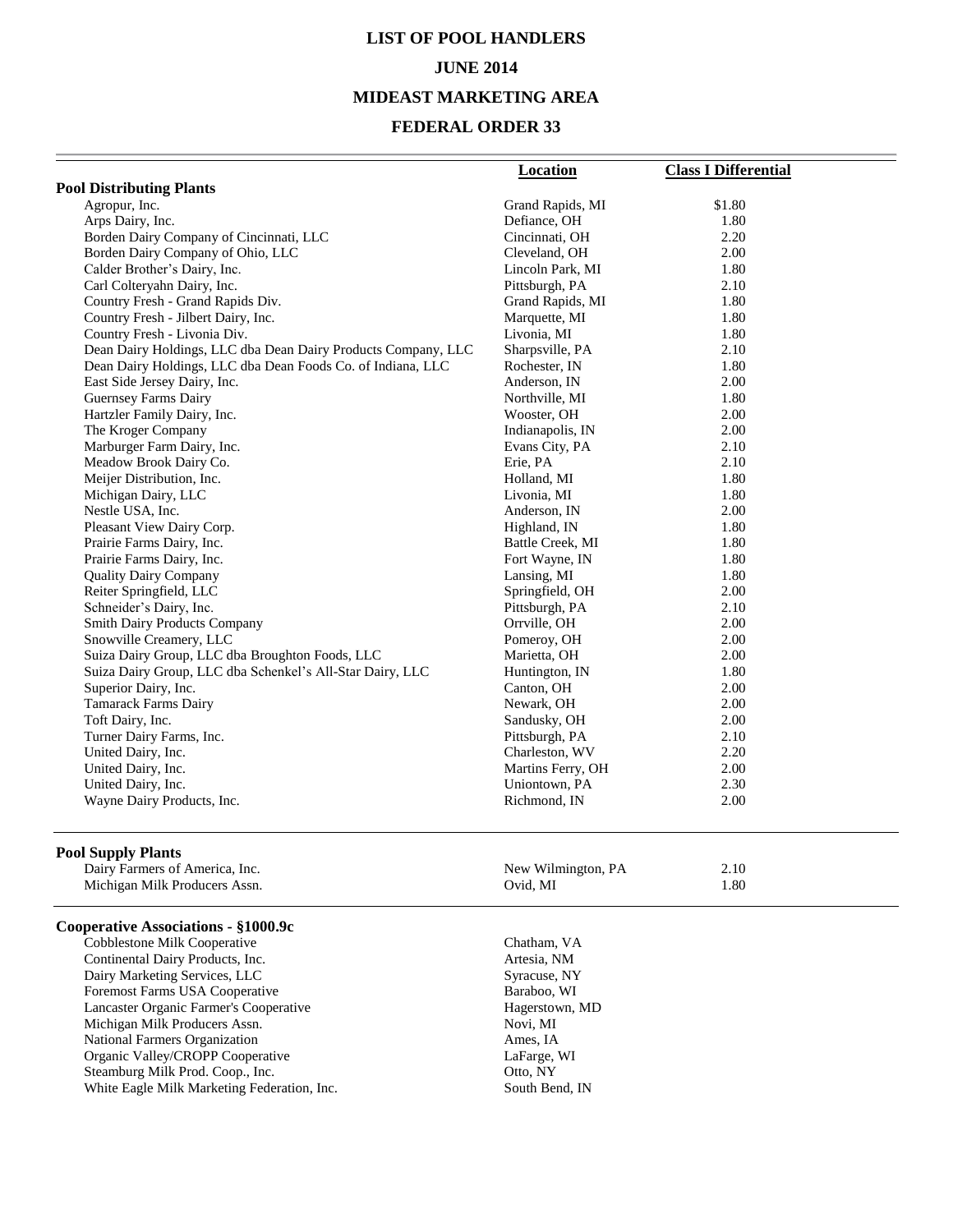## **LIST OF POOL HANDLERS JULY 2014 MIDEAST MARKETING AREA**

|                                                               | <b>Location</b>    | <b>Class I Differential</b> |
|---------------------------------------------------------------|--------------------|-----------------------------|
| <b>Pool Distributing Plants</b>                               |                    |                             |
| Agropur, Inc.                                                 | Grand Rapids, MI   | \$1.80                      |
| Arps Dairy, Inc.                                              | Defiance, OH       | 1.80                        |
| Borden Dairy Company of Cincinnati, LLC                       | Cincinnati, OH     | 2.20                        |
| Borden Dairy Company of Ohio, LLC                             | Cleveland, OH      | 2.00                        |
| Calder Brother's Dairy, Inc.                                  | Lincoln Park, MI   | 1.80                        |
| Carl Colteryahn Dairy, Inc.                                   | Pittsburgh, PA     | 2.10                        |
| Country Fresh - Grand Rapids Div.                             | Grand Rapids, MI   | 1.80                        |
| Country Fresh - Jilbert Dairy, Inc.                           | Marquette, MI      | 1.80                        |
|                                                               | Livonia, MI        | 1.80                        |
| Country Fresh - Livonia Div.                                  |                    |                             |
| Dean Dairy Holdings, LLC dba Dean Dairy Products Company, LLC | Sharpsville, PA    | 2.10<br>1.80                |
| Dean Dairy Holdings, LLC dba Dean Foods Co. of Indiana, LLC   | Rochester, IN      |                             |
| East Side Jersey Dairy, Inc.                                  | Anderson, IN       | 2.00                        |
| Guernsey Farms Dairy                                          | Northville, MI     | 1.80                        |
| Hartzler Family Dairy, Inc.                                   | Wooster, OH        | 2.00                        |
| The Kroger Company                                            | Indianapolis, IN   | 2.00                        |
| Marburger Farm Dairy, Inc.                                    | Evans City, PA     | 2.10                        |
| Meadow Brook Dairy Co.                                        | Erie, PA           | 2.10                        |
| Meijer Distribution, Inc.                                     | Holland, MI        | 1.80                        |
| Michigan Dairy, LLC                                           | Livonia, MI        | 1.80                        |
| Nestle USA, Inc.                                              | Anderson, IN       | 2.00                        |
| Pleasant View Dairy Corp.                                     | Highland, IN       | 1.80                        |
| Prairie Farms Dairy, Inc.                                     | Battle Creek, MI   | 1.80                        |
| Prairie Farms Dairy, Inc.                                     | Fort Wayne, IN     | 1.80                        |
| <b>Quality Dairy Company</b>                                  | Lansing, MI        | 1.80                        |
| Reiter Springfield, LLC                                       | Springfield, OH    | 2.00                        |
| Schneider's Dairy, Inc.                                       | Pittsburgh, PA     | 2.10                        |
| <b>Smith Dairy Products Company</b>                           | Orrville, OH       | 2.00                        |
| Snowville Creamery, LLC                                       | Pomeroy, OH        | 2.00                        |
| Suiza Dairy Group, LLC dba Broughton Foods, LLC               | Marietta, OH       | 2.00                        |
| Suiza Dairy Group, LLC dba Schenkel's All-Star Dairy, LLC     | Huntington, IN     | 1.80                        |
| Superior Dairy, Inc.                                          | Canton, OH         | 2.00                        |
| <b>Tamarack Farms Dairy</b>                                   | Newark, OH         | 2.00                        |
| Toft Dairy, Inc.                                              | Sandusky, OH       | 2.00                        |
| Turner Dairy Farms, Inc.                                      | Pittsburgh, PA     | 2.10                        |
| United Dairy, Inc.                                            | Charleston, WV     | 2.20                        |
| United Dairy, Inc.                                            | Martins Ferry, OH  | 2.00                        |
| United Dairy, Inc.                                            | Uniontown, PA      | 2.30                        |
| Wayne Dairy Products, Inc.                                    | Richmond, IN       | 2.00                        |
| <b>Pool Supply Plants</b>                                     |                    |                             |
| Dairy Farmers of America, Inc.                                | New Wilmington, PA | 2.10                        |
| Michigan Milk Producers Assn.                                 | Ovid, MI           | 1.80                        |
| Cooperative Associations - §1000.9c                           |                    |                             |
| Continental Dairy Products, Inc.                              | Artesia, NM        |                             |
| Dairy Marketing Services, LLC                                 | Syracuse, NY       |                             |
| Foremost Farms USA Cooperative                                | Baraboo, WI        |                             |
| Lancaster Organic Farmer's Cooperative                        | Hagerstown, MD     |                             |
| Maryland & Virginia Milk Producers Cooperative Assn.          | Reston, VA         |                             |
| Michigan Milk Producers Assn.                                 | Novi, MI           |                             |
| National Farmers Organization                                 | Ames, IA           |                             |
| Organic Valley/CROPP Cooperative                              | LaFarge, WI        |                             |
| Steamburg Milk Prod. Coop., Inc.                              | Otto, NY           |                             |
| White Eagle Milk Marketing Federation, Inc.                   | South Bend, IN     |                             |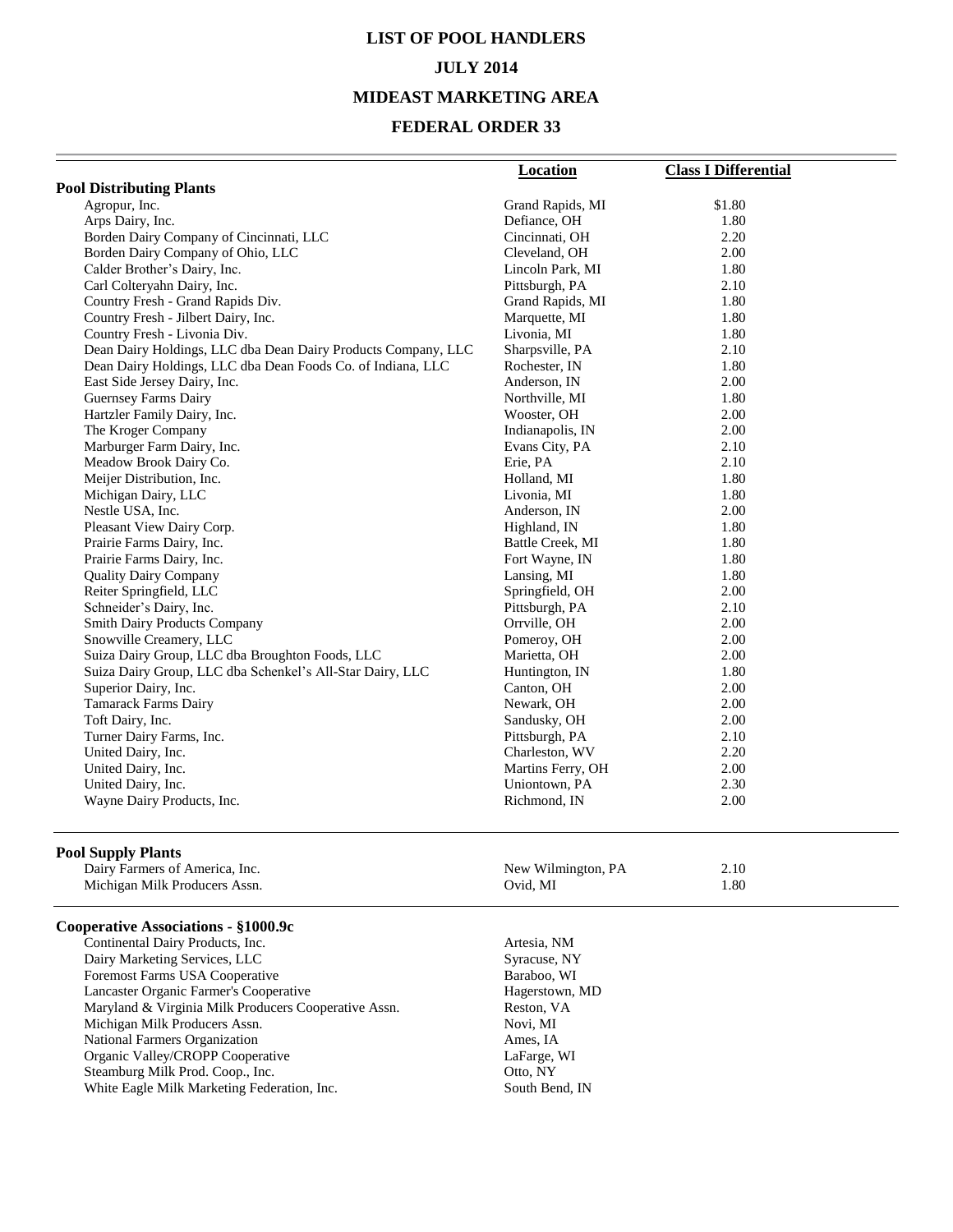### **LIST OF POOL HANDLERS AUGUST 2014 MIDEAST MARKETING AREA**

|                                                               | <b>Location</b>    | <b>Class I Differential</b> |
|---------------------------------------------------------------|--------------------|-----------------------------|
| <b>Pool Distributing Plants</b>                               |                    |                             |
| Agropur, Inc.                                                 | Grand Rapids, MI   | \$1.80                      |
| Arps Dairy, Inc.                                              | Defiance, OH       | 1.80                        |
| Borden Dairy Company of Cincinnati, LLC                       | Cincinnati, OH     | 2.20                        |
| Borden Dairy Company of Ohio, LLC                             | Cleveland, OH      | 2.00                        |
| Calder Brother's Dairy, Inc.                                  | Lincoln Park, MI   | 1.80                        |
| Carl Colteryahn Dairy, Inc.                                   | Pittsburgh, PA     | 2.10                        |
| Country Fresh - Grand Rapids Div.                             | Grand Rapids, MI   | 1.80                        |
| Country Fresh - Jilbert Dairy, Inc.                           | Marquette, MI      | 1.80                        |
| Country Fresh - Livonia Div.                                  | Livonia, MI        | 1.80                        |
| Dean Dairy Holdings, LLC dba Dean Dairy Products Company, LLC | Sharpsville, PA    | 2.10                        |
| Dean Dairy Holdings, LLC dba Dean Foods Co. of Indiana, LLC   | Rochester, IN      | 1.80                        |
| East Side Jersey Dairy, Inc.                                  | Anderson, IN       | 2.00                        |
| Guernsey Farms Dairy                                          | Northville, MI     | 1.80                        |
| Hartzler Family Dairy, Inc.                                   | Wooster, OH        | 2.00                        |
| The Kroger Company                                            | Indianapolis, IN   | 2.00                        |
| Marburger Farm Dairy, Inc.                                    | Evans City, PA     | 2.10                        |
| Meadow Brook Dairy Co.                                        | Erie, PA           | 2.10                        |
| Meijer Distribution, Inc.                                     | Holland, MI        | 1.80                        |
| Michigan Dairy, LLC                                           | Livonia, MI        | 1.80                        |
| Nestle USA, Inc.                                              | Anderson, IN       | 2.00                        |
| Pleasant View Dairy Corp.                                     | Highland, IN       | 1.80                        |
| Prairie Farms Dairy, Inc.                                     | Battle Creek, MI   | 1.80                        |
| Prairie Farms Dairy, Inc.                                     | Fort Wayne, IN     | 1.80                        |
| <b>Quality Dairy Company</b>                                  | Lansing, MI        | 1.80                        |
| Reiter Springfield, LLC                                       | Springfield, OH    | 2.00                        |
| Schneider's Dairy, Inc.                                       | Pittsburgh, PA     | 2.10                        |
| <b>Smith Dairy Products Company</b>                           | Orrville, OH       | 2.00                        |
| Snowville Creamery, LLC                                       | Pomeroy, OH        | 2.00                        |
| Suiza Dairy Group, LLC dba Broughton Foods, LLC               | Marietta, OH       | 2.00                        |
| Suiza Dairy Group, LLC dba Schenkel's All-Star Dairy, LLC     | Huntington, IN     | 1.80                        |
| Superior Dairy, Inc.                                          | Canton, OH         | 2.00                        |
| <b>Tamarack Farms Dairy</b>                                   | Newark, OH         | 2.00                        |
| Toft Dairy, Inc.                                              | Sandusky, OH       | 2.00                        |
| Turner Dairy Farms, Inc.                                      | Pittsburgh, PA     | 2.10                        |
| United Dairy, Inc.                                            | Charleston, WV     | 2.20                        |
| United Dairy, Inc.                                            | Martins Ferry, OH  | 2.00                        |
| United Dairy, Inc.                                            | Uniontown, PA      | 2.30                        |
| Wayne Dairy Products, Inc.                                    | Richmond, IN       | 2.00                        |
| <b>Pool Supply Plants</b>                                     |                    |                             |
| Dairy Farmers of America, Inc.                                | New Wilmington, PA | 2.10                        |
| Foremost Farms USA                                            | Chilton, WI        | 1.75                        |
| Michigan Milk Producers Assn.                                 | Ovid, MI           | 1.80                        |
| Cooperative Associations - §1000.9c                           |                    |                             |
| Continental Dairy Products, Inc.                              | Artesia, NM        |                             |
| Dairy Marketing Services, LLC                                 | Syracuse, NY       |                             |
| Foremost Farms USA Cooperative                                | Baraboo, WI        |                             |
| Lancaster Organic Farmer's Cooperative                        | Hagerstown, MD     |                             |
| Maryland & Virginia Milk Producers Cooperative Assn.          | Reston, VA         |                             |
| Michigan Milk Producers Assn.                                 | Novi, MI           |                             |
| National Farmers Organization                                 | Ames, IA           |                             |
| Organic Valley/CROPP Cooperative                              | LaFarge, WI        |                             |
| Steamburg Milk Prod. Coop., Inc.                              | Otto, NY           |                             |
| White Eagle Milk Marketing Federation, Inc.                   | South Bend, IN     |                             |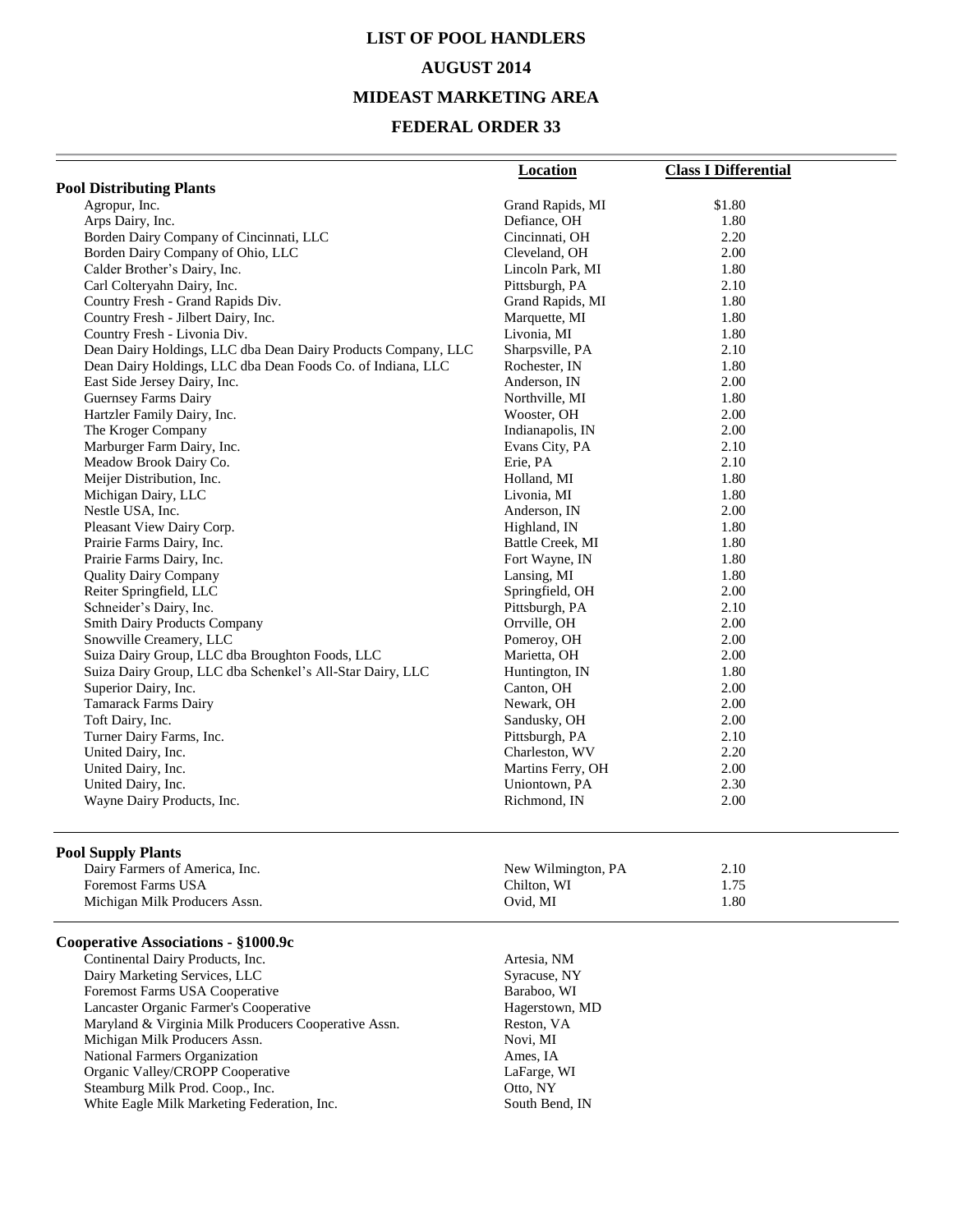# **LIST OF POOL HANDLERS SEPTEMBER 2014 MIDEAST MARKETING AREA**

#### **FEDERAL ORDER 33**

|                                                               | Location           | <b>Class I Differential</b> |
|---------------------------------------------------------------|--------------------|-----------------------------|
| <b>Pool Distributing Plants</b>                               |                    |                             |
| Agropur, Inc.                                                 | Grand Rapids, MI   | \$1.80                      |
| Arps Dairy, Inc.                                              | Defiance, OH       | 1.80                        |
| Borden Dairy Company of Cincinnati, LLC                       | Cincinnati, OH     | 2.20                        |
| Borden Dairy Company of Ohio, LLC                             | Cleveland, OH      | 2.00                        |
| Calder Brother's Dairy, Inc.                                  | Lincoln Park, MI   | 1.80                        |
| Carl Colteryahn Dairy, Inc.                                   | Pittsburgh, PA     | 2.10                        |
| Country Fresh - Grand Rapids Div.                             | Grand Rapids, MI   | 1.80                        |
| Country Fresh - Jilbert Dairy, Inc.                           | Marquette, MI      | 1.80                        |
| Country Fresh - Livonia Div.                                  | Livonia, MI        | 1.80                        |
| Dean Dairy Holdings, LLC dba Dean Dairy Products Company, LLC | Sharpsville, PA    | 2.10                        |
| Dean Dairy Holdings, LLC dba Dean Foods Co. of Indiana, LLC   | Rochester, IN      | 1.80                        |
| East Side Jersey Dairy, Inc.                                  | Anderson, IN       | 2.00                        |
| Guernsey Farms Dairy                                          | Northville, MI     | 1.80                        |
| Hartzler Family Dairy, Inc.                                   | Wooster, OH        | 2.00                        |
| The Kroger Company                                            | Indianapolis, IN   | 2.00                        |
| Marburger Farm Dairy, Inc.                                    | Evans City, PA     | 2.10                        |
| Meadow Brook Dairy Co.                                        | Erie, PA           | 2.10                        |
| Meijer Distribution, Inc.                                     | Holland, MI        | 1.80                        |
| Michigan Dairy, LLC                                           | Livonia, MI        | 1.80                        |
| Nestle USA, Inc.                                              | Anderson, IN       | 2.00                        |
| Pleasant View Dairy Corp.                                     | Highland, IN       | 1.80                        |
| Prairie Farms Dairy, Inc.                                     | Battle Creek, MI   | 1.80                        |
| Prairie Farms Dairy, Inc.                                     | Fort Wayne, IN     | 1.80                        |
| <b>Quality Dairy Company</b>                                  | Lansing, MI        | 1.80                        |
| Reiter Springfield, LLC                                       | Springfield, OH    | 2.00                        |
| Schneider's Dairy, Inc.                                       | Pittsburgh, PA     | 2.10                        |
| <b>Smith Dairy Products Company</b>                           | Orrville, OH       | 2.00                        |
| Snowville Creamery, LLC                                       | Pomeroy, OH        | 2.00                        |
| Suiza Dairy Group, LLC dba Broughton Foods, LLC               | Marietta, OH       | 2.00                        |
| Suiza Dairy Group, LLC dba Schenkel's All-Star Dairy, LLC     | Huntington, IN     | 1.80                        |
| Superior Dairy, Inc.                                          | Canton, OH         | 2.00                        |
| <b>Tamarack Farms Dairy</b>                                   | Newark, OH         | 2.00                        |
|                                                               |                    | 2.00                        |
| Toft Dairy, Inc.                                              | Sandusky, OH       |                             |
| Turner Dairy Farms, Inc.                                      | Pittsburgh, PA     | 2.10                        |
| United Dairy, Inc.                                            | Charleston, WV     | 2.20                        |
| United Dairy, Inc.                                            | Martins Ferry, OH  | 2.00                        |
| United Dairy, Inc.                                            | Uniontown, PA      | 2.30                        |
| Wayne Dairy Products, Inc.                                    | Richmond, IN       | 2.00                        |
| <b>Pool Supply Plants</b>                                     |                    |                             |
| Dairy Farmers of America, Inc.                                | New Wilmington, PA | 2.10                        |
| <b>Foremost Farms USA</b>                                     | Chilton, WI        | 1.75                        |
| Michigan Milk Producers Assn.                                 | Ovid, MI           | 1.80                        |
|                                                               |                    |                             |

#### **Cooperative Associations - §1000.9c**

| Select Milk Producers, Inc.<br>1/                    | Artesia, NM    |
|------------------------------------------------------|----------------|
| Dairy Marketing Services, LLC                        | Syracuse, NY   |
| Foremost Farms USA Cooperative                       | Baraboo, WI    |
| Lancaster Organic Farmer's Cooperative               | Hagerstown, MD |
| Maryland & Virginia Milk Producers Cooperative Assn. | Reston, VA     |
| Michigan Milk Producers Assn.                        | Novi, MI       |
| National Farmers Organization                        | Ames, IA       |
| Organic Valley/CROPP Cooperative                     | LaFarge, WI    |
| Steamburg Milk Prod. Coop., Inc.                     | Otto, NY       |
| White Eagle Milk Marketing Federation, Inc.          | South Bend, IN |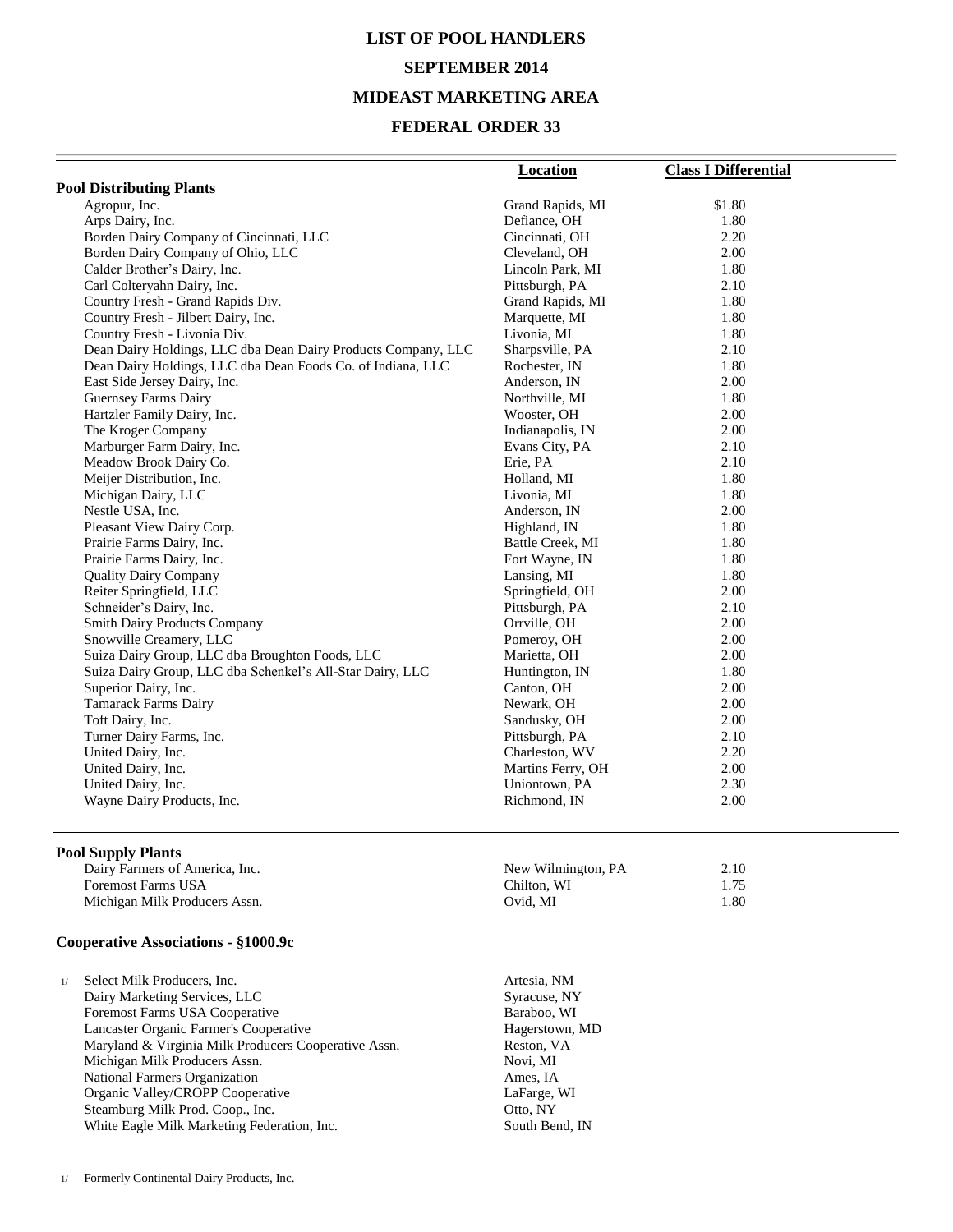### **LIST OF POOL HANDLERS OCTOBER 2014 MIDEAST MARKETING AREA FEDERAL ORDER 33**

|                                                                  | <b>Location</b>    | <b>Class I Differential</b> |
|------------------------------------------------------------------|--------------------|-----------------------------|
| <b>Pool Distributing Plants</b>                                  |                    |                             |
| Agropur, Inc.                                                    | Grand Rapids, MI   | \$1.80                      |
| Arps Dairy, Inc.                                                 | Defiance, OH       | 1.80                        |
| Borden Dairy Company of Cincinnati, LLC                          | Cincinnati, OH     | 2.20                        |
| Borden Dairy Company of Ohio, LLC                                | Cleveland, OH      | 2.00                        |
| C.F. Burger Creamery                                             | Detroit, MI        | 1.80                        |
| Calder Brother's Dairy, Inc.                                     | Lincoln Park, MI   | 1.80                        |
| Carl Colteryahn Dairy, Inc.                                      | Pittsburgh, PA     | 2.10                        |
| Country Fresh - Grand Rapids Div.                                | Grand Rapids, MI   | 1.80                        |
| Country Fresh - Jilbert Dairy, Inc.                              | Marquette, MI      | 1.80                        |
| Country Fresh - Livonia Div.                                     | Livonia, MI        | 1.80                        |
| Dean Dairy Holdings, LLC dba Dean Dairy Products Company, LLC    | Sharpsville, PA    | 2.10                        |
| Dean Dairy Holdings, LLC dba Dean Foods Co. of Indiana, LLC      | Rochester, IN      | 1.80                        |
| East Side Jersey Dairy, Inc.                                     | Anderson, IN       | 2.00                        |
| Guernsey Farms Dairy                                             | Northville, MI     | 1.80                        |
| Hartzler Family Dairy, Inc.                                      | Wooster, OH        | 2.00                        |
| The Kroger Company                                               | Indianapolis, IN   | 2.00                        |
| Marburger Farm Dairy, Inc.                                       | Evans City, PA     | 2.10                        |
| Meadow Brook Dairy Co.                                           | Erie, PA           | 2.10                        |
| Meijer Distribution, Inc.                                        | Holland, MI        | 1.80                        |
| Michigan Dairy, LLC                                              | Livonia, MI        | 1.80                        |
| Nestle USA, Inc.                                                 | Anderson, IN       | 2.00                        |
| Pleasant View Dairy Corp.                                        | Highland, IN       | 1.80                        |
| Prairie Farms Dairy, Inc.                                        | Battle Creek, MI   | 1.80                        |
| Prairie Farms Dairy, Inc.                                        | Fort Wayne, IN     | 1.80                        |
| <b>Quality Dairy Company</b>                                     | Lansing, MI        | 1.80                        |
| Reiter Springfield, LLC                                          | Springfield, OH    | 2.00                        |
| Schneider's Dairy, Inc.                                          | Pittsburgh, PA     | 2.10                        |
| Smith Dairy Products Company                                     | Orrville, OH       | 2.00                        |
| Snowville Creamery, LLC                                          | Pomeroy, OH        | 2.00                        |
| Suiza Dairy Group, LLC dba Broughton Foods, LLC                  | Marietta, OH       | 2.00                        |
| Suiza Dairy Group, LLC dba Schenkel's All-Star Dairy, LLC        | Huntington, IN     | 1.80                        |
| Superior Dairy, Inc.                                             | Canton, OH         | 2.00                        |
| Tamarack Farms Dairy                                             | Newark, OH         | 2.00                        |
| Toft Dairy, Inc.                                                 | Sandusky, OH       | 2.00                        |
| Turner Dairy Farms, Inc.                                         | Pittsburgh, PA     | 2.10                        |
| United Dairy, Inc.                                               | Charleston, WV     | 2.20                        |
| United Dairy, Inc.                                               | Martins Ferry, OH  | 2.00                        |
| United Dairy, Inc.                                               | Uniontown, PA      | 2.30                        |
| Wayne Dairy Products, Inc.                                       | Richmond, IN       | 2.00                        |
| <b>Pool Supply Plants</b>                                        |                    |                             |
|                                                                  |                    |                             |
| Continental Dairy Facilities, LLC                                | Coopersville, MI   | 1.80                        |
| Dairy Farmers of America, Inc.<br>Dairy Farmers of America, Inc. | Adrian, MI         | 1.80                        |
|                                                                  | Goshen, IN         | 1.80                        |
| Dairy Farmers of America, Inc.                                   | New Wilmington, PA | 2.10                        |
| <b>Foremost Farms USA</b>                                        | Chilton, WI        | 1.75                        |
| Michigan Milk Producers Assn.                                    | Constantine, MI    | 1.80                        |
| Michigan Milk Producers Assn.                                    | Ovid, MI           | 1.80                        |
| Cooperative Associations - §1000.9c                              |                    |                             |
|                                                                  |                    |                             |

|    | Dairy Marketing Services, LLC                        | Syracuse, NY   |
|----|------------------------------------------------------|----------------|
|    | Foremost Farms USA Cooperative                       | Baraboo, WI    |
|    | Lancaster Organic Farmer's Cooperative               | Hagerstown, MD |
|    | Maryland & Virginia Milk Producers Cooperative Assn. | Reston, VA     |
|    | Michigan Milk Producers Assn.                        | Novi, MI       |
|    | National Farmers Organization                        | Ames, IA       |
|    | Organic Valley/CROPP Cooperative                     | LaFarge, WI    |
|    | Scenic Central Milk Producers Cooperative Assn.      | Yuba City, WI  |
| 1/ | Select Milk Producers, Inc.                          | Artesia, NM    |
|    | Steamburg Milk Prod. Coop., Inc.                     | Otto, NY       |
|    | White Eagle Milk Marketing Federation, Inc.          | South Bend, IN |
|    |                                                      |                |

1/ Formerly Continental Dairy Products, Inc.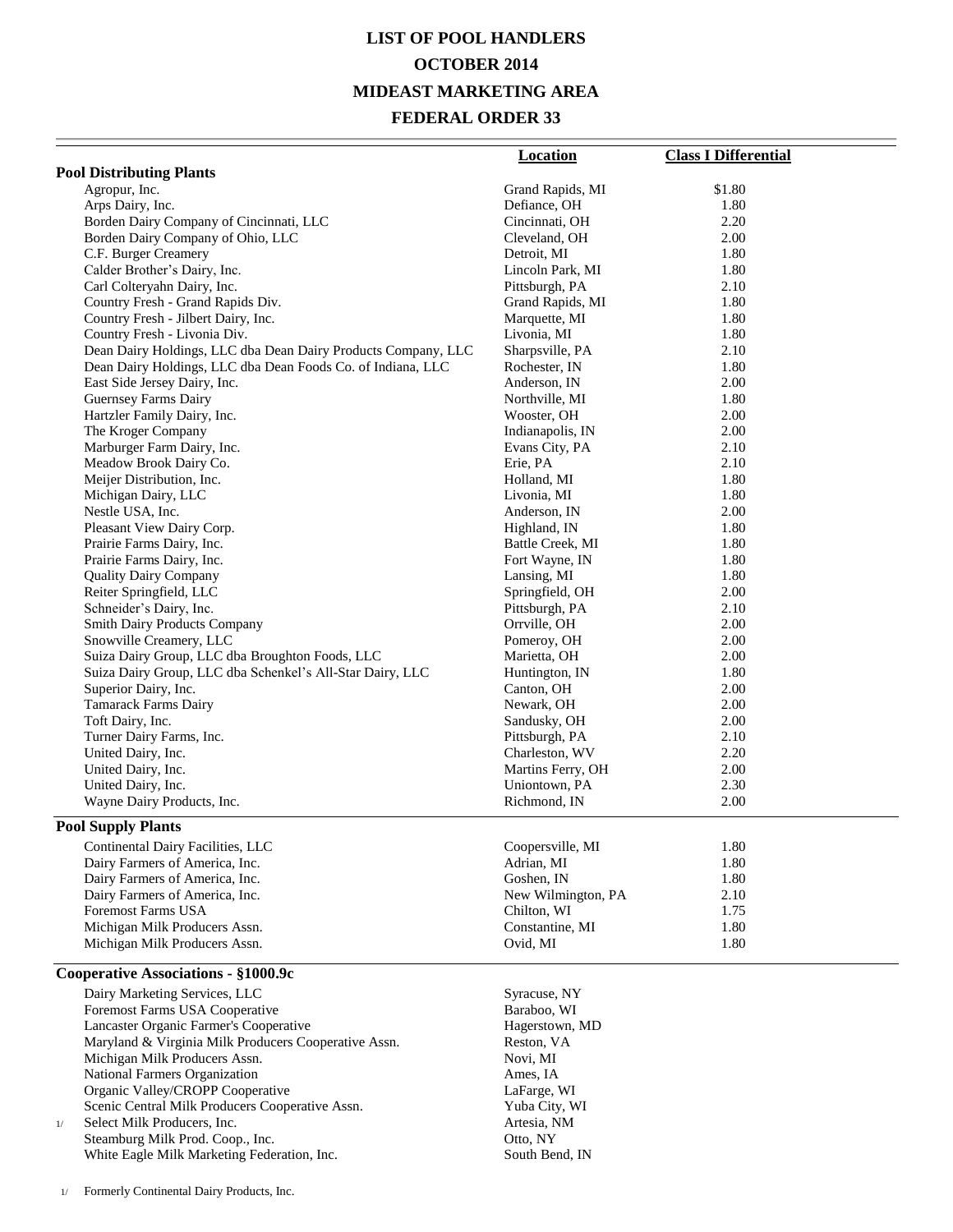### **LIST OF POOL HANDLERS NOVEMBER 2014 MIDEAST MARKETING AREA FEDERAL ORDER 33**

|                                                               | <b>Location</b>    | <b>Class I Differential</b> |
|---------------------------------------------------------------|--------------------|-----------------------------|
| <b>Pool Distributing Plants</b>                               |                    |                             |
| Agropur, Inc.                                                 | Grand Rapids, MI   | \$1.80                      |
| Arps Dairy, Inc.                                              | Defiance, OH       | 1.80                        |
| Borden Dairy Company of Cincinnati, LLC                       | Cincinnati, OH     | 2.20                        |
| Borden Dairy Company of Ohio, LLC                             | Cleveland, OH      | 2.00                        |
| C.F. Burger Creamery                                          | Detroit, MI        | 1.80                        |
| Calder Brother's Dairy, Inc.                                  | Lincoln Park, MI   | 1.80                        |
| Carl Colteryahn Dairy, Inc.                                   | Pittsburgh, PA     | 2.10                        |
| Country Fresh - Grand Rapids Div.                             | Grand Rapids, MI   | 1.80                        |
| Country Fresh - Jilbert Dairy, Inc.                           | Marquette, MI      | 1.80                        |
| Country Fresh - Livonia Div.                                  | Livonia, MI        | 1.80                        |
| Dean Dairy Holdings, LLC dba Dean Dairy Products Company, LLC | Sharpsville, PA    | 2.10                        |
| Dean Dairy Holdings, LLC dba Dean Foods Co. of Indiana, LLC   | Rochester, IN      | 1.80                        |
| East Side Jersey Dairy, Inc.                                  | Anderson, IN       | 2.00                        |
| Guernsey Farms Dairy                                          | Northville, MI     | 1.80                        |
| Hartzler Family Dairy, Inc.                                   | Wooster, OH        | 2.00                        |
| The Kroger Company                                            | Indianapolis, IN   | 2.00                        |
| Marburger Farm Dairy, Inc.                                    | Evans City, PA     | 2.10                        |
| Meadow Brook Dairy Co.                                        | Erie, PA           | 2.10                        |
| Meijer Distribution, Inc.                                     | Holland, MI        | 1.80                        |
| Michigan Dairy, LLC                                           | Livonia, MI        | 1.80                        |
| Nestle USA, Inc.                                              | Anderson, IN       | 2.00                        |
| Pleasant View Dairy Corp.                                     | Highland, IN       | 1.80                        |
| Prairie Farms Dairy, Inc.                                     | Battle Creek, MI   | 1.80                        |
| Prairie Farms Dairy, Inc.                                     | Fort Wayne, IN     | 1.80                        |
| <b>Quality Dairy Company</b>                                  | Lansing, MI        | 1.80                        |
| Reiter Springfield, LLC                                       | Springfield, OH    | 2.00                        |
| Schneider's Dairy, Inc.                                       | Pittsburgh, PA     | 2.10                        |
| <b>Smith Dairy Products Company</b>                           | Orrville, OH       | 2.00                        |
| Snowville Creamery, LLC                                       | Pomeroy, OH        | 2.00                        |
| Suiza Dairy Group, LLC dba Broughton Foods, LLC               | Marietta, OH       | 2.00                        |
| Suiza Dairy Group, LLC dba Schenkel's All-Star Dairy, LLC     | Huntington, IN     | 1.80                        |
| Superior Dairy, Inc.                                          | Canton, OH         | 2.00                        |
| Tamarack Farms Dairy                                          | Newark, OH         | 2.00                        |
| Toft Dairy, Inc.                                              | Sandusky, OH       | 2.00                        |
| Turner Dairy Farms, Inc.                                      | Pittsburgh, PA     | 2.10                        |
| United Dairy, Inc.                                            | Charleston, WV     | 2.20                        |
| United Dairy, Inc.                                            | Martins Ferry, OH  | 2.00                        |
| United Dairy, Inc.                                            | Uniontown, PA      | 2.30                        |
| Wayne Dairy Products, Inc.                                    | Richmond, IN       | 2.00                        |
| <b>Pool Supply Plants</b>                                     |                    |                             |
| Continental Dairy Facilities, LLC                             | Coopersville, MI   | 1.80                        |
| Dairy Farmers of America, Inc.                                | Adrian, MI         | 1.80                        |
| Dairy Farmers of America, Inc.                                | Goshen, IN         | 1.80                        |
| Dairy Farmers of America, Inc.                                | New Wilmington, PA | 2.10                        |
| <b>Foremost Farms USA</b>                                     | Chilton, WI        | 1.75                        |
| Michigan Milk Producers Assn.                                 | Constantine, MI    | 1.80                        |
| Michigan Milk Producers Assn.                                 | Ovid, MI           | 1.80                        |
|                                                               |                    |                             |
| Cooperative Associations - §1000.9c                           |                    |                             |
| $Dcirc$ Montrating Conviges II.C.                             | $Cruno$ and $NN$   |                             |

|    | Dairy Marketing Services, LLC                        | Syracuse, NY   |
|----|------------------------------------------------------|----------------|
|    | Foremost Farms USA Cooperative                       | Baraboo, WI    |
|    | Lancaster Organic Farmer's Cooperative               | Hagerstown, MD |
|    | Maryland & Virginia Milk Producers Cooperative Assn. | Reston, VA     |
|    | Michigan Milk Producers Assn.                        | Novi, MI       |
|    | National Farmers Organization                        | Ames, IA       |
|    | Organic Valley/CROPP Cooperative                     | LaFarge, WI    |
|    | Scenic Central Milk Producers Cooperative Assn.      | Yuba City, WI  |
| 1/ | Select Milk Producers, Inc.                          | Artesia, NM    |
|    | Steamburg Milk Prod. Coop., Inc.                     | Otto, NY       |
|    | White Eagle Milk Marketing Federation, Inc.          | South Bend, IN |
|    |                                                      |                |

1/ Formerly Continental Dairy Products, Inc.